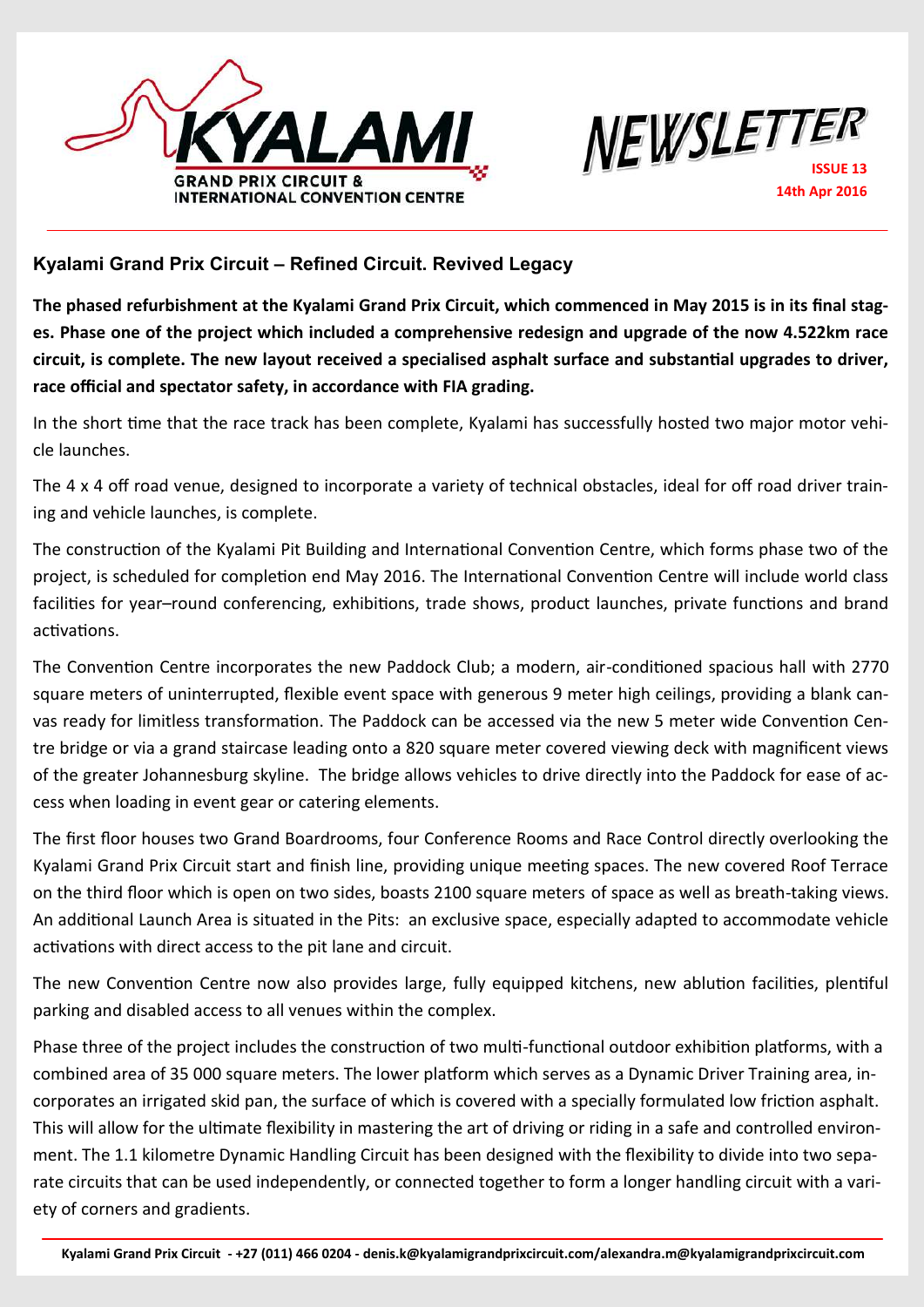



A portion of the circuit will be irrigated for wet condition driver training simulation, working in conjunction with the Dynamic Driver Training Area. Completion of this phase is expected by mid May.

The circuit offers ample parking, ease of access and spectacular views, adding to the appeal of Kyalami as the preferred destination for a wide variety of events. Focus has also been placed on providing excellent event support services to ensure a premium visitor experience.

The Kyalami Grand Prix Circuit has once again taken its place as the premier motoring and motorsport facility in Africa, as well as a leading conference and event venue, ideally situated, in the growing metropolis between Johannesburg, Sandton, Midrand, Centurion and Tshwane / Pretoria.

**For more information, enquiries and bookings please contact Kyalami Grand Prix Circuit & International Convention Centre.**

**Contact Details: Office: +27 (11) 466 0204 Denis Klopper: +27 (0) 82 767 7243 (denis.k@kyalamigrandprixcircuit.com) Alexandra Mayne: +27 (0) 60 983 3108 (alexandra.m@kyalamigrandprixcircuit.com)**

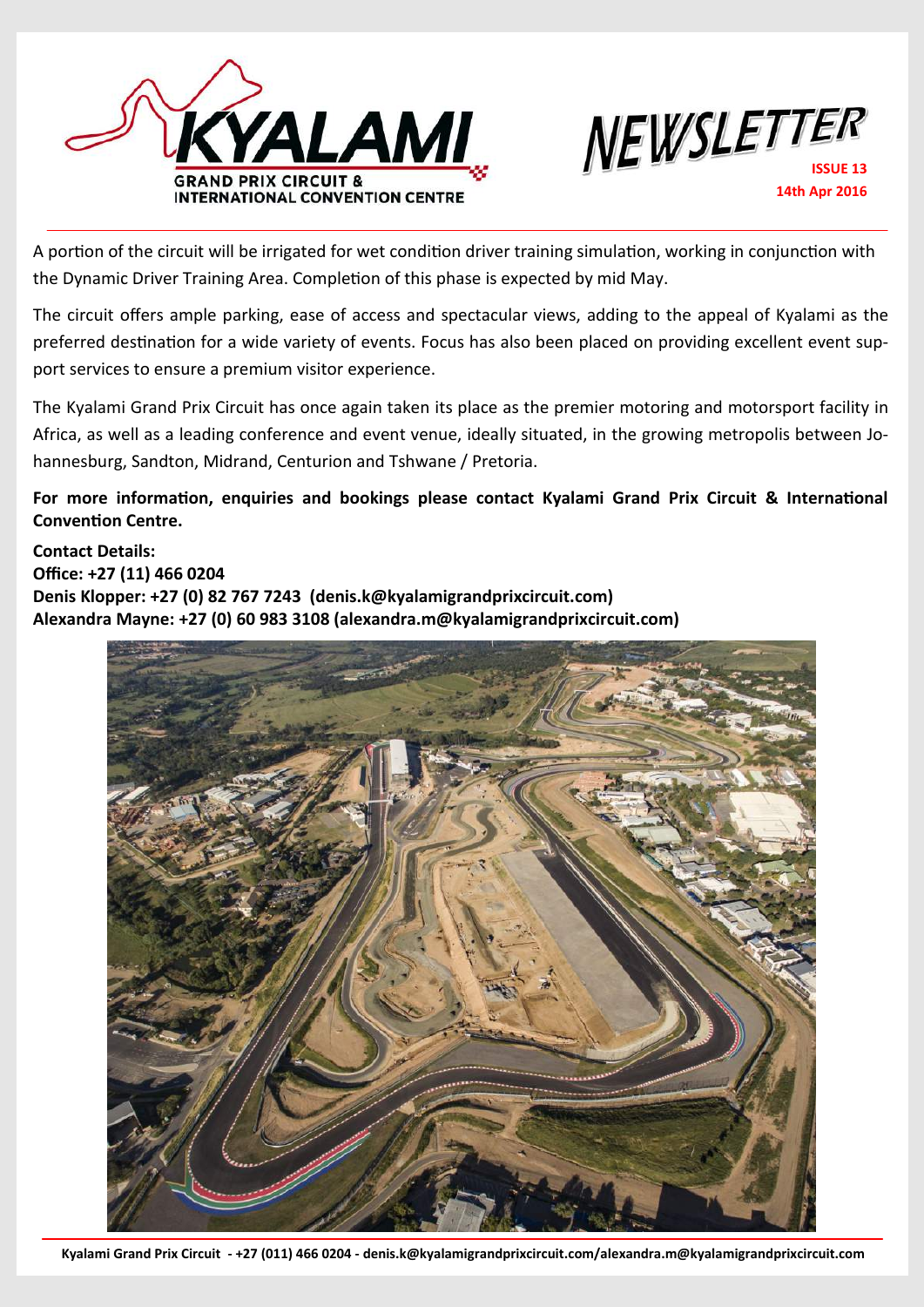



**14th Apr 2016**



The lower section of the 1.1km handling circuit being prepared for asphalt surface. The lower platform and skidpan area is still **under construction with the upper platform, now complete, visible above.**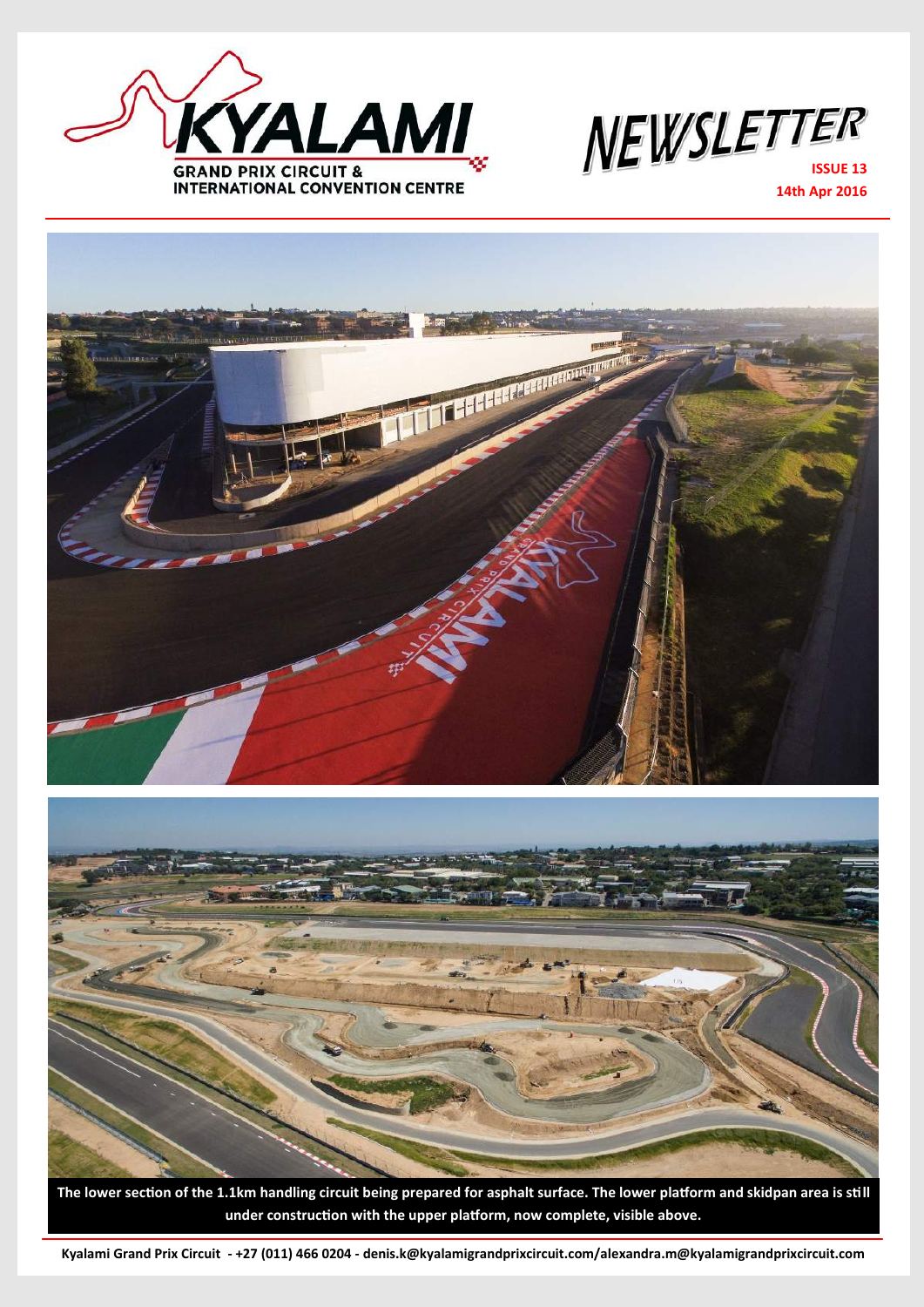

**NEWSLETTER** 

**14th Apr 2016**



**The impressive new Pit Building and International Convention Centre nearing completion.**



GROUND FLOOR AREA PLAN.

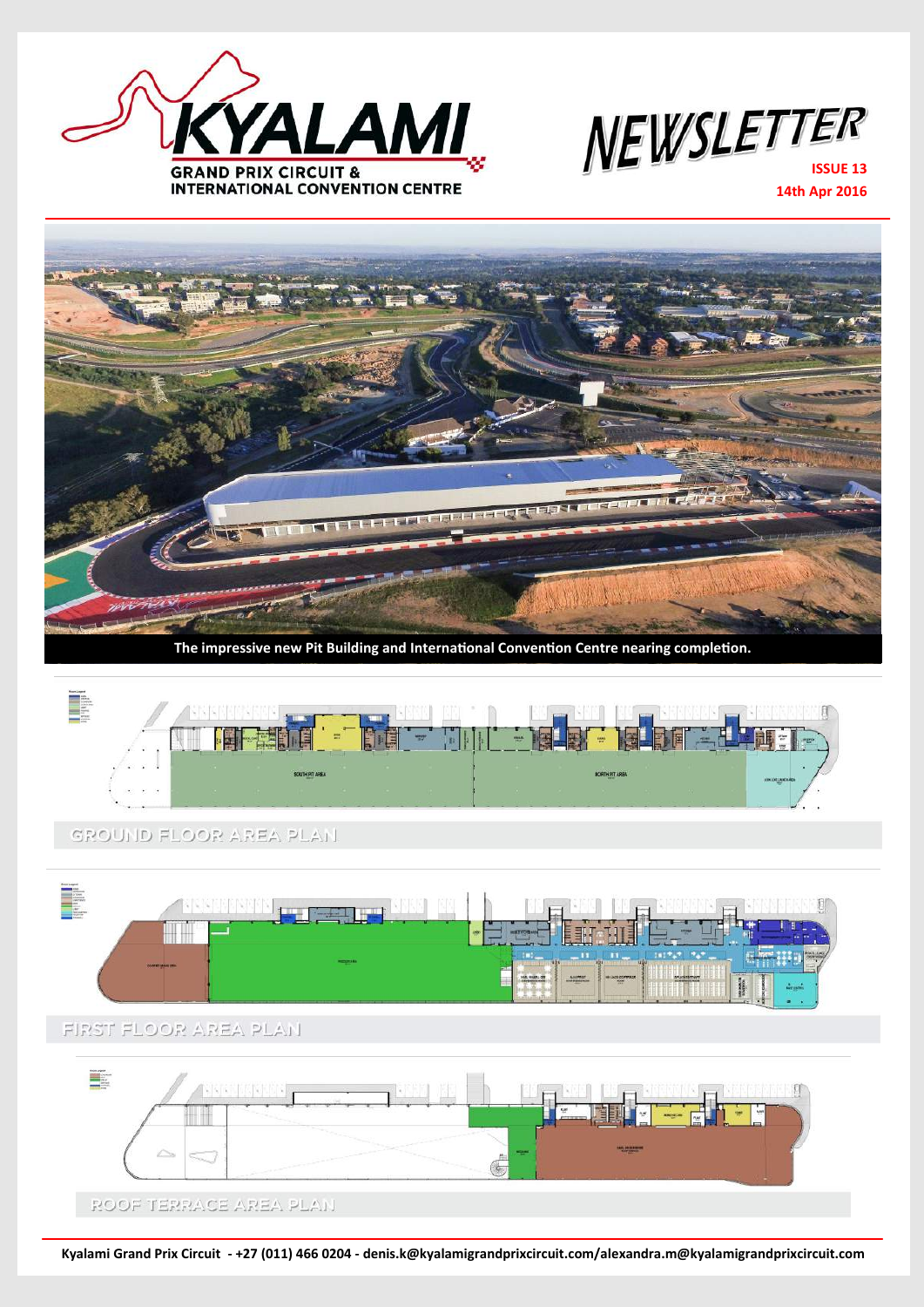

## **NEWSLETTER 14th Apr 2016**



The exciting new Dynamic Handling Circuit that is currently being constructed at the Kyalami Grand Prix Circuit offers an exciting mix of corners, straights and undulations. The 1.1 km circuit can be split allowing multiple training modules to be run concurrently. The barrier lined circuit is 8 meters wide with asphalt run-off and adjacent parking areas. Emphasis has been placed on safety. The lower portion of the circuit is irrigated providing an ideal environment for driver training and for the demonstration of the dynamic handling capabilities of a vehicle.

The lower platform which also serves as a Dynamic Driver Training area incorporates an irrigated skid pan, the surface of which is covered with a specially formulated low friction asphalt. This allows for ultimate flexibility in mastering the art of driving or riding in a safe and controlled environment. The flexible irrigation system provides for modular training options. The platform measures 275 meters by 65 meters. The 18 000 sq. meter area will allow for multiple driver training exercises, all conducted within a safe and controlled environment.

Denis Klopper +27 (0) 82 767 7243 (denis.k@kyalamigrandprixcircuit.com) **Kyalami Grand Prix Circuit & International Convention Centre Contact Details: Office +27 (11) 466 0204 Alexandra Mayne +27 (0) 60 983 3108 (alexandra.m@kyalamigrandprixcircuit.com)**

**Image - Malcolm Sampson**